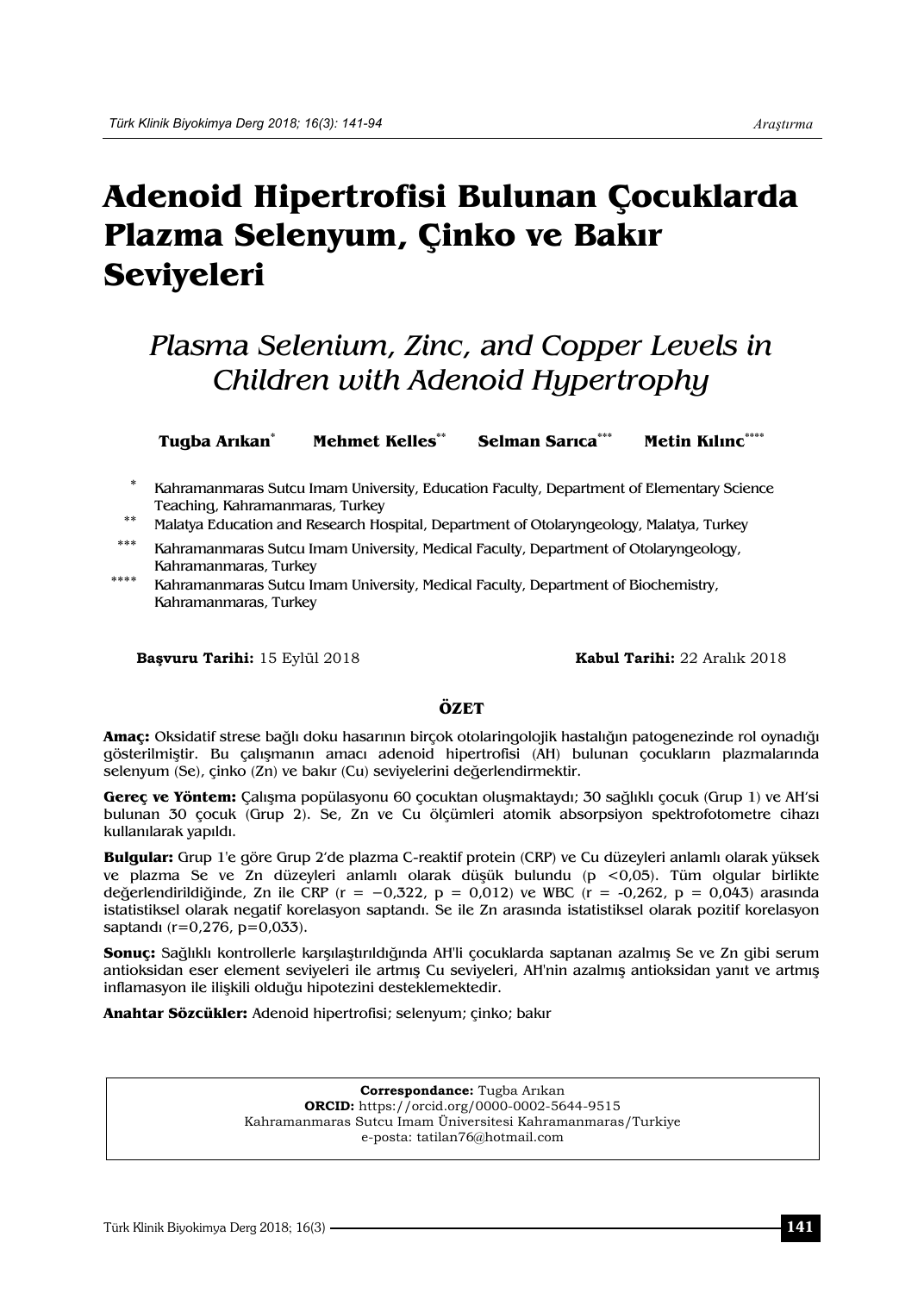#### **ABSTRACT**

**Objective:** It has been demonstrated that oxidative stress induced tissue damage plays a role in the pathogenesis of several otolaryngological diseases. The aim of the present study was to evaluate the selenium (Se), zinc (Zn) and copper (Cu) levels in the plasma of children with adenoid hypertrophy (AH).

**Material and Methods:** The study population consisted of 60 children, 30 healthy children (Group 1) and 30 children with AH (Group 2). Se, Zn, and Cu measurements were taken using an atomic absorption spectrophotometer.

**Results:** The plasma C-reactive protein (CRP) and Cu levels were significantly higher, and the plasma Se and Zn levels significantly lower, in Group 2 than in Group  $1$  ( $p < 0.05$ ). When all the cases were evaluated together, a statistically significant negative correlation was determined between Zn and CRP  $(r=-0.322, p=0.012)$  and WBC  $(r=-0.262, p=0.043)$ , and a positive correlation was found between Se and Zn  $(r=0.276, p=0.033)$ .

**Conclusion:** Decreased serum antioxidant trace element Se and Zn and increased Cu in children with AH when compared with healthy controls supported the hypothesis that AH is associated with decreased antioxidant response and increased inflammation.

**Key words:** Adenoid hypertrophy; selenium; zinc; copper

#### **INTRODUCTION**

As a part of Waldeyer's Ring, the adenoid is the accumulation of lymphoid tissue known as a pharyngeal tonsil that is located at the back of the nose or on the posterosuperior wall of the nasopharynx. Adenoid hypertrophy (AH) develops as a result of parenchymal hyperplasia or fibrinoid degeneration, and it is the most common cause of nasal obstruction during childhood (1). Adenoids are parts of the immune system that are the first barrier for preventing bacteria, viruses, and toxins from entering the body. Immunologic reactions within adenoids may lead to hypertrophy and chronic infection. Although the pathophysiology of AH is still unclear, impaired immune system parameters and oxidative stress play a significant role in the etiology of AH (2).

Studies from the literature have demonstrated that oxidative stress induced tissue damage plays a role in the pathogenesis of many pathological otolaryngological conditions such as otitis media, rhinosinusitis, chronic tonsillitis, nasal polyps, laryngeal cancer, and hearing loss (3). Since AH is a chronic inflammatory disease of the nasopharynx, there is a significant possibility that the balance between oxidation products and antioxidants is involved in the appearance and chronicity of this disease in the pharynx. Several studies have demonstrated high levels of oxidative stress in children with AH (3-5). During the chronic inflammation in adenotonsillar pathology, excessive production of reactive oxygen species (ROS) occurs, which leads to damage of nuclear and mitochondrial DNA, cell membrane lipids, and intracellular proteins, resulting in tissue damage (6). Studies have also shown that AH can develop as a result of hypofunction in local and systemic immunity, which could be caused by free radical damage to the membrane lipids of leukocytes (7). Additionally, because AH develops secondary to lymphoid hyperplasia, as Onal et al. (7) reported, apoptosis may be playing an important role in the pathogenesis of AH.

Trace elements are essential to biochemical processes in the body and are involved in immunological and inflammatory reactions. Microminerals such as selenium (Se), zinc (Zn), and copper (Cu) as the essential components of the antioxidant defense system utilized to synthesize antioxidant enzymes against free radical induced damage to tissues (8). Selenium, from the Greek Selene (meaning moon), is a chemical element with the atomic number 34 that was discovered by Berzelius as early as 1817 and is a well-known essential trace element important for human health (9). Studies of Se typically begin with the characterization of the first mammalian enzyme containing the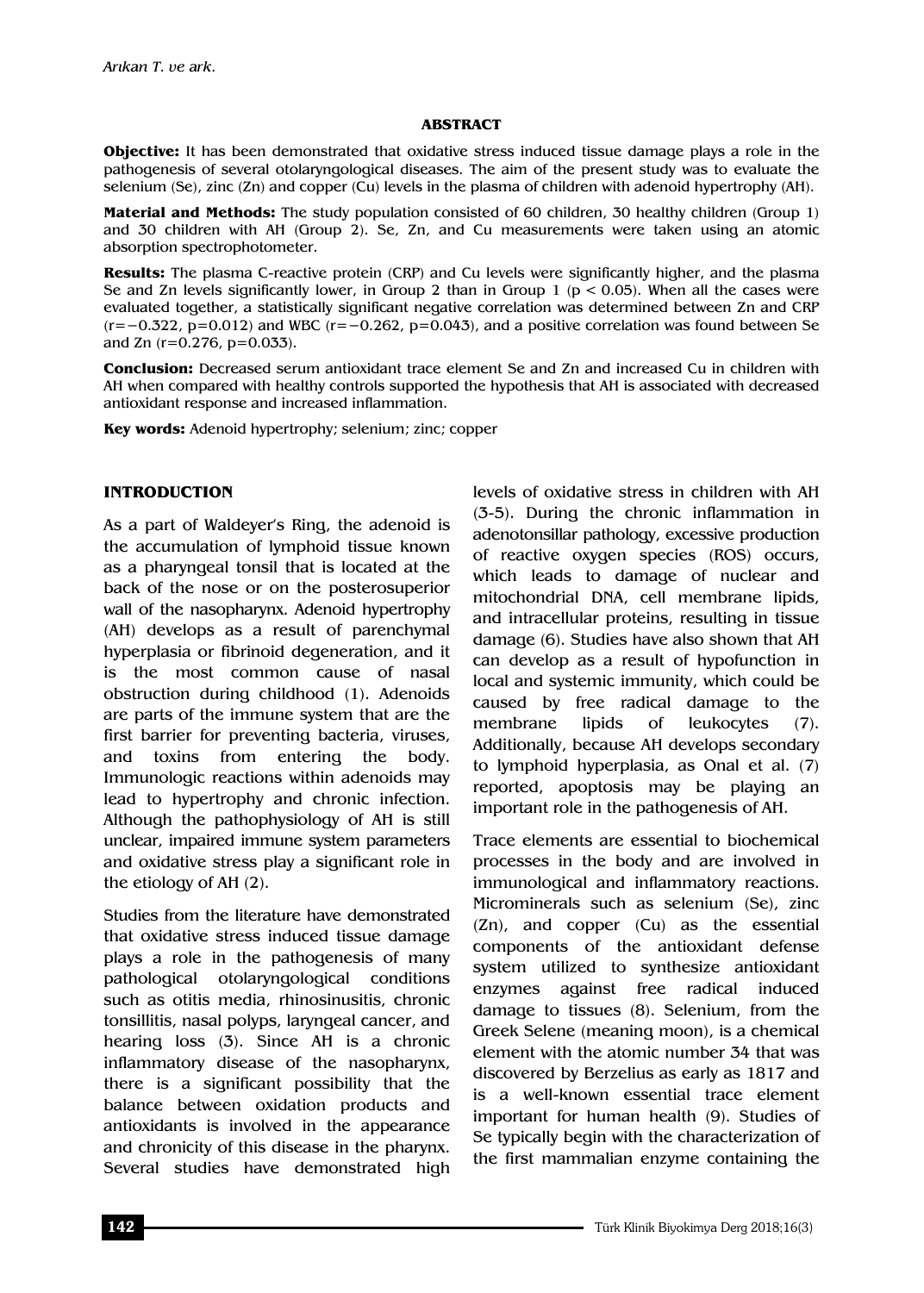unusual amino acid selenocysteine (SeCys) in its catalytic center as well as cellular glutathione peroxidase (GPx). The main selenoprotein family consists of seven GPx genes that protect cells against the harmful effects of free radicals (10). In addition, Se functions as a redox center for GPx synthesis, which plays a key role in antioxidative defenses (10). It has been reported that Se deficiency could cause many inflammatory diseases by inhibiting the growth of immune organs and the resultant decreased immune function (11).

Superoxide dismutase (SOD) is one of the most important enzymatic antioxidants, and it protects aerobic organisms from the damage caused by free radicals. The cytoplasmic Cu/Zn-SOD, one of three forms of SOD, has antioxidant and anti-inflammatory activity and contains Cu and Zn as cofactors. It is believed to play a predominant role in the first step of antioxidant defense (2). Cu, one of the oldest known metals, is the third most abundant transition metal in the human body, and its excess is harmful by promoting excessive oxidative stress responses, which causes a reduction in the permeability of biological membranes. An improved oxidative stress response, permanent inflammatory status, and Cu overload have been documented in pathological conditions in both animal models and humans (12).

Zn is one of the most common trace elements in the human body and is required for activating enzymes that contribute to antioxidant defense mechanisms, protein synthesis, and nucleic acid replication. It reduces inflammatory cytokines, and so plays a role in the regulation of chronic inflammation. Zn deficiency could alter immune functions and increase the production of pro-inflammatory cytokines that influence the onset of numerous inflammatory diseases (2).

A number of studies have demonstrated that patients with AH have altered immune function and increased oxidative stress, so in this study, we aimed to evaluate plasma

concentrations of Se, Zn, and Cu in children with AH.

## **MATERIALS AND METHODS**

This cross-sectional study included participants recruited from among patients treated at the outpatient clinic of the Department of Otolaryngology of the Medical Faculty of Kahramanmaras Sutcu Imam University. The 60 participants were split into two groups, 30 healthy children in Group 1 (18 males, 12 females; mean age 8.30  $\pm$ 2.37 years; range 4 to 12 years) and 30 children with AH in Group 2 (16 males, 14 females; mean age  $9.33 \pm 1.95$  years; range 4 to 12 years). Research ethics approval was obtained from the Ethics Committee of Kahramanmaras Sutcu Imam University before the initiation of the study. Signed informed consent was obtained from the parents of all the patients and healthy controls before enrollment in the study.

All the subjects had detailed otolaryngological and head and neck examinations. AH was diagnosed by history, ENT, and radiological examination of children who suffered from open mouth breathing, snoring, sleep apnea, difficulty in swallowing, and a lack of appetite.

The control group consisted of healthy children who were admitted to the otorhinolaryngology clinic with no symptoms related to the head and neck region and proven to be normal by otoscopic examination.

Excluded from the study were children with nasal septal deviation, major craniofacial abnormalities, nasal polyposis, hypertrophic concha, or acute or chronic inflammatory diseases as well as those taking nasal steroids or antihistaminic medication within the four weeks prior to examination.

### **Blood sampling**

In addition to routine blood tests, a blood sample was taken from each patient and control subject before administration of any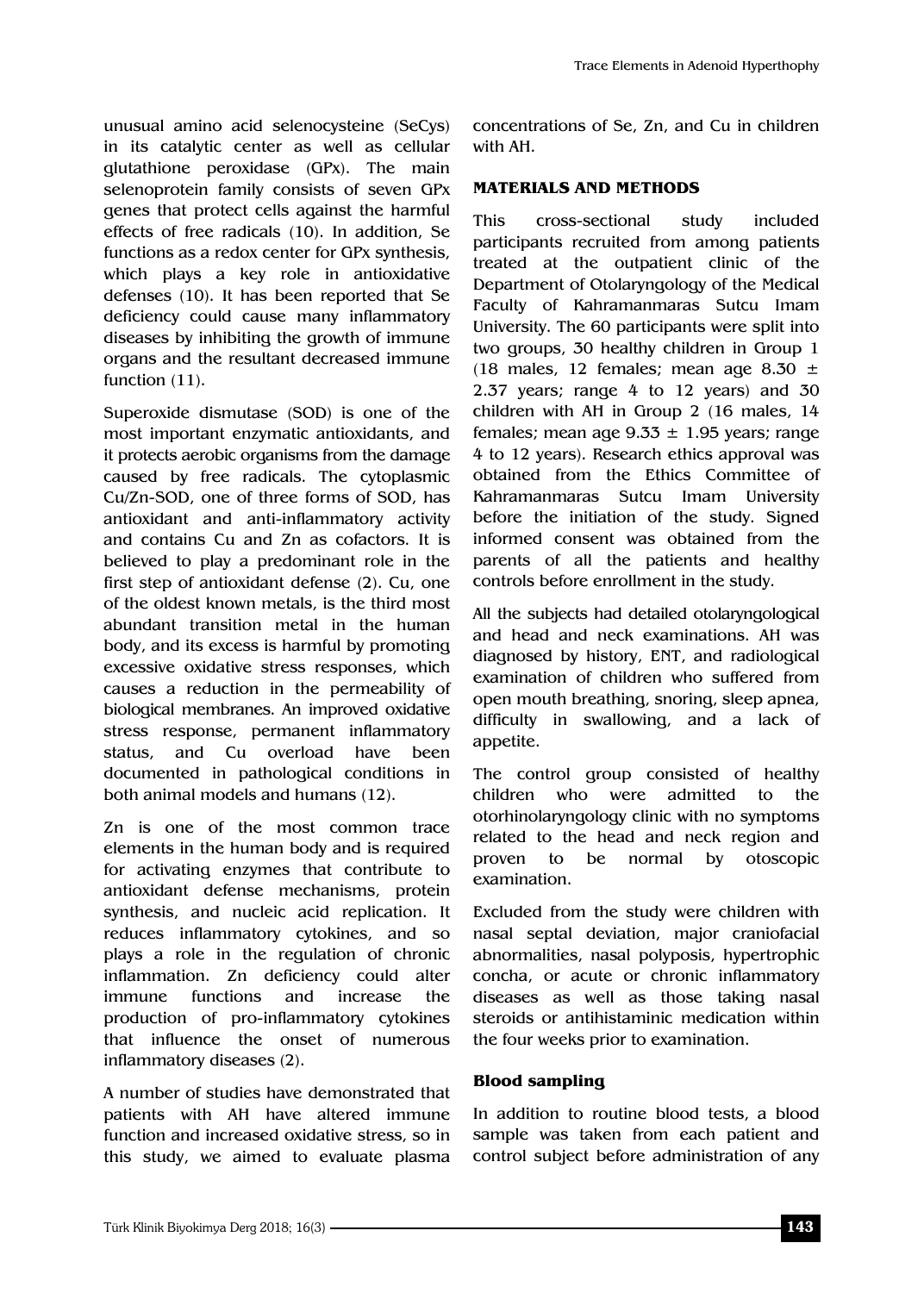medication and before any medical or surgical intervention. Blood specimens were drawn from the antecubital vein and collected in no additive vacutainer (Becton-Dickinson, Franklin Lakes, NJ) bloodcollecting tubes according to standard hospital guidelines for venipuncture and sample collection. The serum separator tube specimens were allowed to clot and then centrifuged for 10 minutes at 3000 g to separate the serum. Serum hemoglobin (Hb) and white blood cell (WBC) levels were measured the same day using a calibrated automatic blood count analyser (Sysmex XN 3000, Japan). Serum C-reactive protein (CRP) was measured by the nefelometric method (Dade Behring Marburg GmbH, Marburg, Germany). Plasma was separated and stored at −70°C until the analysis of Se, Cu and Zn levels.

#### **Measurement of serum Se levels**

Selenium measurement was performed in a graphite furnace atomic absorption spectrophotometer (Perkin Elmer Analyst 800) using Zeeman background correction. Matrix modifiers were palladium (4 mg in a 20-mL sample) and magnesium sulfate (3 mg in a 20-mL sample). Samples and calibration standards were diluted 1:3 with 0.05% Triton X-100 to improve the sample viscosity and the reproducibility of the results. Selenium levels in all groups were evaluated according to a standard curve as  $\mu$ g/L, and Se calibration standards were prepared from the commercial Se standard (1000 mg/L) by serial dilutions (13).

#### **Measurement of serum Cu levels**

Serum Cu levels were analyzed in flame photometerof atomic absorption spectrophotometer (Perkin Elmer Analyst 800). Samples and calibration standards for Cu measurement were 1:2 dilutions with 10% glycerol. Commercial Cu calibrators were used as standards (1.000 mg/L) by serial dilutions and samples were evaluated according to a Standard curve (14).

#### **Measurement of serum Zn levels**

Serum Zn levels were analyzed inflame photometerof atomic absorption spectrophotometer (Perkin Elmer Analyst 800). Samples and calibration standards for Zn measurement were prepared in 1:4 dilutions with 5% glycerol. Commercial Zn standards (1.000 mg/L) were used by serial dilutions and samples were evaluated according to standard curve (15).

Cu and Zn results were given as ug/dl.

### **Statistical analyses**

All data were analyzed using Statistical Package for the Social Sciences (SPSS) for Windows version 25.0 (IBM Corporation, Armonk, New York, U.S.). The normal distribution of data in both groups was tested by a Shapiro-Wilk test, and the variance homogeneity was tested using Levene's test. To determine the statistical significance of differences in age and BMI between two independent groups, the Independent-Samples t Test was used with bootstrap results. The Mann-Whitney U test was used with the Monte Carlo simulation technique for comparison with the Hb, WBC, CRP, Se, Zn, and Cu quantitative variables. Correlations between variables were evaluated using Spearman's rho correlation tests. Data are presented as mean  $\pm$  SD, minimum-maximum, and median. Variables were examined at the 95% confidence level, and statistical significance was defined as p  $< 0.05$ .

#### **RESULTS**

The clinical characteristics and laboratory results of the groups are given in Table 1. The children were between 4 and 12 years old and were similar in both groups (p > 0.05). WBC, CRP and Cu levels were significantly higher in Group 2 (the AH group) than in Group 1 (the healthy control group) ( $p < 0.05$ ) (Table 1). Se and Zn levels were significantly lower in Group 2 than in Group 1 ( $p < 0.05$ ) (Table 1).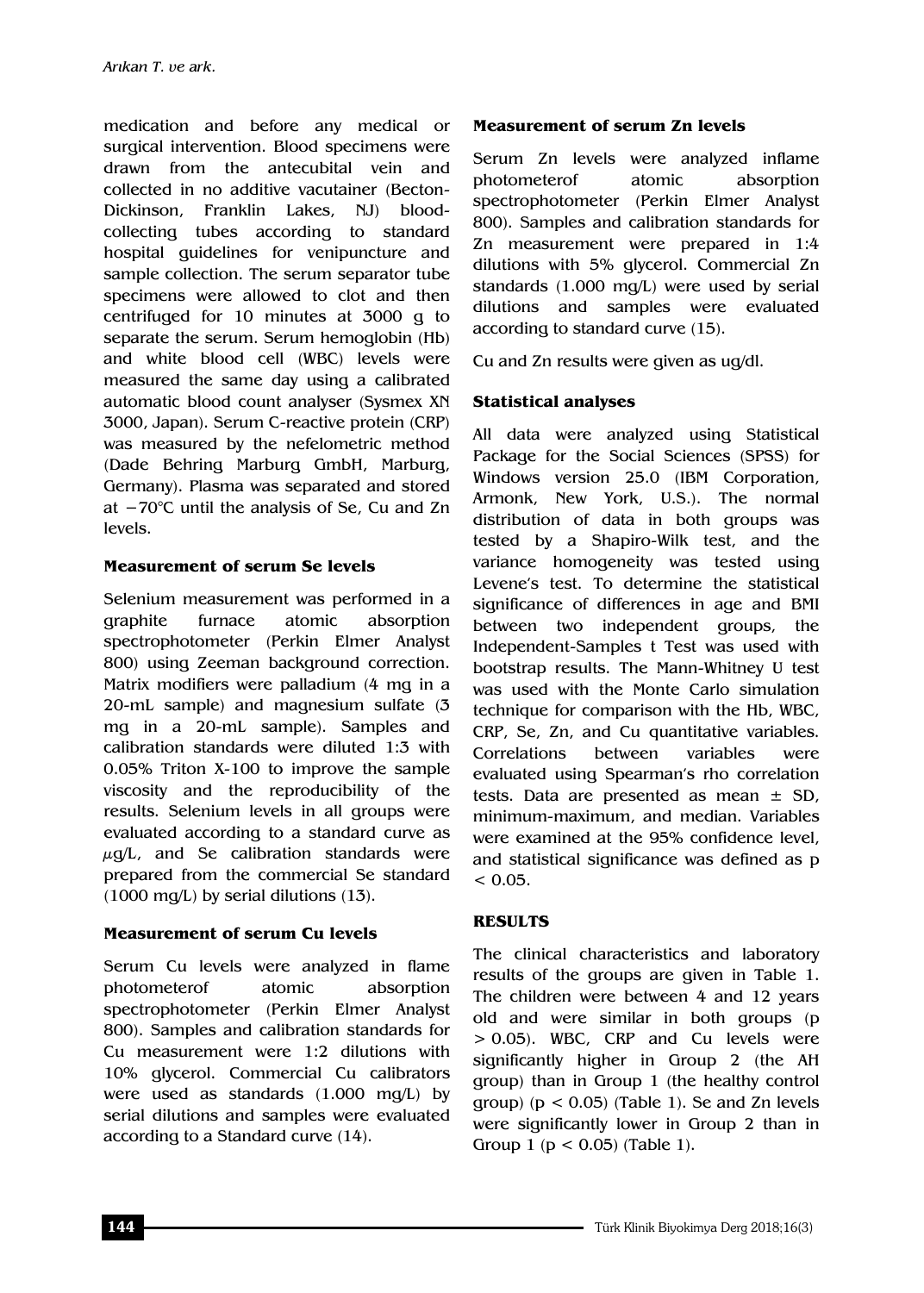When we carried out the correlation analysis between CRP and WBC with Se, Zn, and Cu and between Se, Zn, and Cu, we did not find a correlation between these markers in either the control group or the AH group (p > 0.05). When we combined all participants from the two groups and regarded them as a

single group (combined group,  $n = 60$ ), a positive correlation between Se and Zn (r  $= 0.276$ ,  $p = 0.033$ ) and a negative correlation between Zn and CRP ( $r = -0.322$ ,  $p = 0.012$ ) and WBC ( $r = -0.262$ ,  $p = 0.043$ ) was revealed (Table 2).

| <b>Table 1.</b> The clinical/demographical characteristics and laboratory results of groups. |
|----------------------------------------------------------------------------------------------|
| <b>Tablo 1.</b> Grupların klinik / demografik özellikleri ve laboratuvar sonuçları.          |

|                                   |                          | Control<br>$(Group 1) (n=30)$       | <b>Patient</b><br>$(Group 2) (n=30)$ |                                     |          |
|-----------------------------------|--------------------------|-------------------------------------|--------------------------------------|-------------------------------------|----------|
|                                   | Mean $\pm$ SD            | Median<br>(Range)                   | Mean $\pm$ SD                        | Median<br>(Range)                   | P        |
| Age (year)                        | $8.30 \pm 2.37$          | 8.00<br>$(4.00 - 12.00)$            | $9.33 \pm 1.95$                      | 9.50<br>$(4.00-12.00)$              | 0.498    |
| $Hb$ (gr/dl)                      | $12.79 \pm 1.06$         | 12.75<br>$(10.50 - 14.50)$          | $12.06 \pm 1.00$                     | 11.90<br>$(10.20 - 14.40)$          | 0.574    |
| <b>WBC</b>                        | $8847.00 \pm$<br>1746.24 | 8955.00<br>$(4930.00 -$<br>12120.00 | $10165.67 \pm$<br>4262.45            | 9235.00<br>$(5900.00 -$<br>27490.00 | $0.017*$ |
| <b>CRP</b>                        | $3.49 \pm 1.49$          | 3.11<br>$(3.03 - 11.00)$            | $15.04 \pm 27.98$                    | 3.32<br>$(3.03 - 94.00)$            | $0.002*$ |
| $\text{Zinc}$ (ug/dl)             | $111.55 \pm 27.21$       | 109.30<br>$(78.06 - 212.50)$        | $92.05 \pm 19.26$                    | 91.79<br>$(42.92 - 147.00)$         | $0.005*$ |
| Copper $\left(\frac{u}{d}\right)$ | $170.84 \pm 35.74$       | 168.60<br>$(113.60 - 250.70)$       | $209.49 \pm 56.72$                   | 214.50<br>$(110.30 - 301.60)$       | $0.004*$ |
| Selenium<br>$(\mu q/L)$           | $43.50 \pm 19.63$        | 41.79<br>$(14.78 - 98.60)$          | $29.08 \pm 12.51$                    | 28.89<br>$(10.57 - 65.17)$          | $0.001*$ |

All parameters are given mean±standart deviation, median and range values in table 1.

n: subject number

Hb: hemoglobin

WBC: white blood cell

CRP: C-reactive protein

p values statistically evaluated as p>0.05 not significant, p<0.05 significant.

- **Table 2.** Correlation between Se, Zn and Cu, and their correlations with the WBC and CRP of participants in the combined group (Control + AH group).
- **Tablo 2.** Birleşik grupta (Kontrol + AH grubu) Se, Zn ve Cu'nun birbirleriyle ve bunların WBC ve CRP ile olan korelasyonları.

| Parameters | <b>Combined group</b><br>$(Group 1+ Group 2)$ $(n=60)$ |          | <b>Combined group</b><br>$(Group 1+ Group 2)$ $(n=60)$ |          | <b>Combined group</b><br>$(Group 1+ Group 2) (n=60)$ |       |
|------------|--------------------------------------------------------|----------|--------------------------------------------------------|----------|------------------------------------------------------|-------|
|            | <b>Se</b>                                              |          | Zn                                                     |          | Cu                                                   |       |
|            |                                                        | D        |                                                        |          |                                                      |       |
| <b>WBC</b> | $-0.052$                                               | 0.694    | $-0.262$                                               | $0.043*$ | $-0.050$                                             | 0.702 |
| <b>CRP</b> | $-0.208$                                               | 0.111    | $-0.322$                                               | $0.012*$ | 0.078                                                | 0.554 |
| Cu         | $-0.141$                                               | 0.283    | $-0.067$                                               | 0.613    |                                                      |       |
| Zn         | 0.276                                                  | $0.033*$ |                                                        |          |                                                      |       |

n: subject number.

WBC: white blood cell

CRP: C-reactive protein

Se: selenium

Cu: copper

Zn: zinc

r, Spearman's rho correlation coefficient.

p values statistically evaluated as  $p > 0.05$  not significant,  $p < 0.05$  significant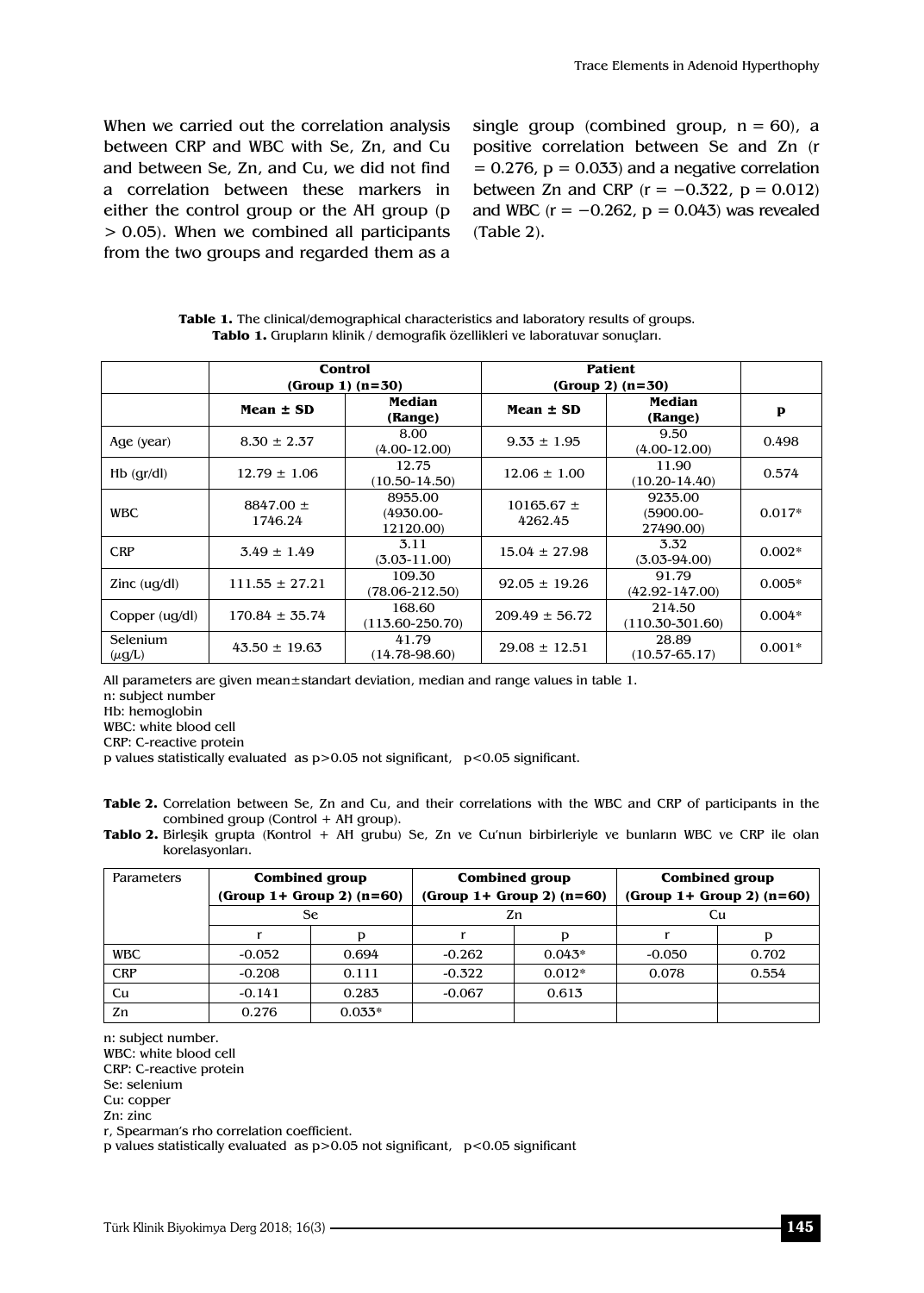#### **DISCUSSION**

The present study found for the first time that serum Se and Zn levels were significantly lower and Cu levels were significantly higher in children with AH, which is an important health problem in preschool- and schoolaged children. Se, Zn, and Cu are involved in the destruction of free radicals through cascading enzyme systems. In the literature, many investigators have studied oxidative stress markers in patients with adenotonsillar pathology both in blood and tissue. Yılmaz et al. (6) found antioxidants and oxidation products in tonsil and adenoid tissues of patients with chronic adenotonsillitis and AH, and they indicated that these products are associated with these diseases. Michalska-Mosiej et al. (2) investigated the Se, Zn, and Cu levels in patients with chronic tonsillitis and found results similar to those in our study, meaning low Se and Zn levels and high Cu levels. Doğruer et al. (3) studied antioxidant enzymes in children with obstructive adenotonsillar hypertrophy (chronic tonsillitis vs. chronic hypertrophy). They hypothesized that imbalances between ROS and antioxidant defense mechanisms in obstructive adenotonsillar hypertrophy are caused by repeated hypoxia/reoxygenation episodes. Supporting this idea, Cho et al. (16) found elevated levels of oxidative stress markers in children with sleep disordered breathing, and they also reported significantly decreased levels of this marker after tonsillectomy and adenoidectomy. Another cause of oxidative stress in AH is inflammation, and several recent studies have demonstrated that it is closely related to free radical generation. Further, some researchers believe that as a result of increased oxidative stress in the inflammatory process, and by the production of ROS, antioxidant enzymes are concomitantly reduced (2). Further, inflammatory cells are the basal resource of increased oxygen radicals that cause cellular death, tissue damage, and necrosis in AH (17).

The antioxidants that have a significant role in defending the organism from oxidative stress and in the management of diseases caused by the oxidation products can be in

enzymatic or nonenzymatic form. The most important antioxidant enzymes are catalase, SOD, and GPx. Se has antioxidant and antiinflammatory actions, and studies have shown that plasma Se and GPx levels were inversely correlated with disease severity, morbidity, and mortality (18). A Se deficit may impair immune functions and enhance the risk of infection by increasing nuclear factor-κB (NFκB) protein activation, which plays a crucial role in inflammatory and immune responses in AH (19). As reported in studies, Se supplementation might enhance immunity, including both humoral and cell-mediated responses (20). In addition, high-dose Se supplementation may reduce plasma CRP levels in patients with systemic inflammatory response syndrome/sepsis (21). By modulating selenoprotein gene expression, Se supplements inhibit NF-κB, which takes a role in the production of inflammatory markers and the synthesis of adhesion molecules and so may decrease serum hs-CRP levels (22). Thus, the low levels of Se in AH patients in our study could be the result of excessive Se consumption by the body to eliminate oxidative production as a protective action against damage caused by oxygen radicals. However, the causes of this depletion are not well known, whether a real deficiency of Se or a redistribution of Se from plasma to other organs as a defense mechanism of an organism, which is regulated by some immunoregulatory cytokines.

Zn and Cu, which are cofactors in many metalloenzymes, are also basic nutritional substances known as antioxidants. Both play an important role in ensuring the function and integrity of biomembranes and in protecting against free radical damage (23). In addition, Cu, which presents in the blood as being composed of nearly 90% ceruloplasmin, has been shown to play a role in the development and maintenance of the immune system. Increased oxidative stress, persistent inflammation, and Cu overload have been reported in pathological conditions in both animal experiments and in humans. In fact, Cu is important for immune response, including the production of IL-2 by activated lymphocytic cells, and it supports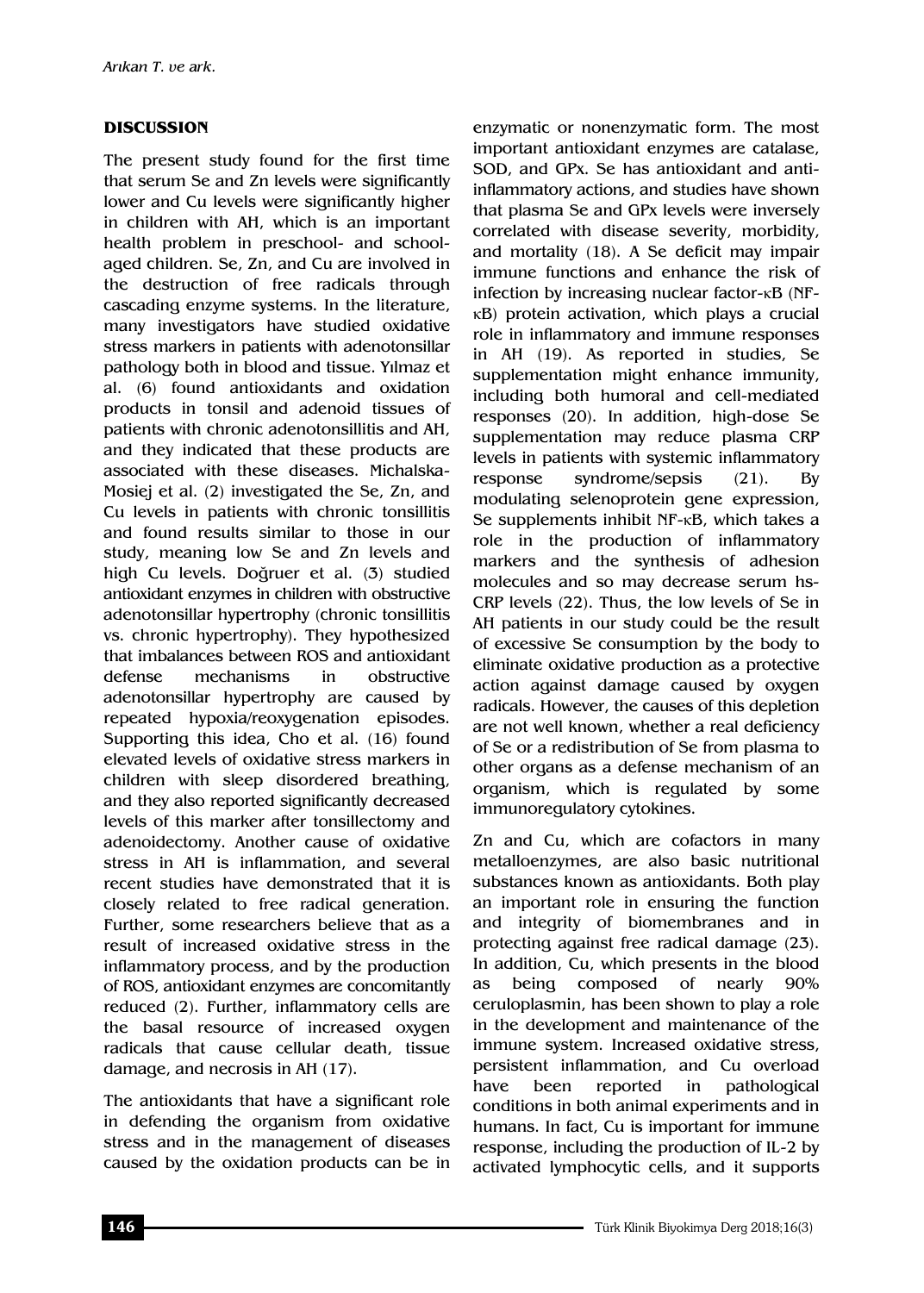the activity and effectiveness of cellular and humoral immunity (24). In parallel to studies that reported high serum levels of Cu in infection and inflammation, we found increased Cu levels in patients with AH. Contrary to our results showing high Cu levels in patients with AH, Aydoğan et al. (25) did not find a significant difference in serum Cu levels among groups. Increased plasma Cu concentrations in our study might be the result of the inflammatory response of the organism against infections.

Zn, one of the most valuable trace elements has catalyzer, structural, and regulatory functions in organisms. Zn has many biological actions that are essential for human health by preventing free radical formation in protecting biological structures from damage, in correcting immune functioning, and in apoptosis. Zn also plays an essential role with SOD, carbonic anhydrase, and matrix metalloproteinases enzyme activities (26). Zn is a cofactor of the antioxidant enzyme CuZnSOD, which is suppressed in an environment of Zn deficiency (27). Park et al. (28) reported a relationship of a postnasal drip, paranasal sinusitis, and middle ear effusion with CuZnSOD expression in the adenoids. Önerci et al. (29) and Somuk et al. (23) found significantly lower levels of Zn in patients with recurrent tonsillitis. They emphasized that because Zn is an element essential to the immune system, lower levels could create a predisposition for increased susceptibility to pathogens. In contrast to our result of low level of Zn in patients with AH, Aydoğan et al. (22) found smilar Zn levels in patients with AH in their study.

In our study we found a negative correlation between Zn and CRP. The high levels of the acute phase reactant, CRP, in our study indicated a concurrent inflammatory process, which may be secondary to AH. Also Zn is a negative acute-phase reactant; hence, its concentration decreases in the presence of inflammation. Similarly to our study Karakochuk et al. (30) reported that Zn concentrations were significantly negatively associated with CRP in population of Congolese children aged 6-59 months. Ebrahimi et al. (31) in women with polycystic ovary syndrome reported that Zn supplementation led to a significant reduction in serum hs-CRP. The possible mechanism causing the anti-inflammatory effect of Zn may be the downregulation of NF-κB, which may lead to a reduction in serum concentrations of inflammatory cytokines including CRP (32).

As seen from the studies Se, Zn, and Cu are essential trace elements for biochemical processes in the body and are involved in immunological and inflammatory reactions. They are also involved in the destruction of free radicals through cascading enzyme systems. The deficiencies of Se and Zn and high levels of Cu found in our study contribute to similar disease formation pathways in patients with AH through increased oxidative stress and reduced immune function.

This study had some limitations. Although we investigated the antioxidant trace elements in our study we could not investigate the total oxidant and antioxidant status. Also in the current study, the sample size was small. Future studies with a larger sample size are needed to confirm the validity of our findings.

#### **CONCLUSION**

The present study demonstrated that circulating levels of Se and Zn were significantly decreased, and Cu was significantly increased, in children with AH. Oxidative stress and lipid peroxidation may be key participants in the pathogenesis of AH. However, further investigation with more patients is necessary to determine the exact roles of Se, Cu, and Zn in the etiopathogenesis of AH and to estimate a possible therapeutic role of antioxidants, especially dietary supplementation with Zn and Se, in preventing AH.

#### **Conflict of interest**

There is no conflict of interest in this study and publication.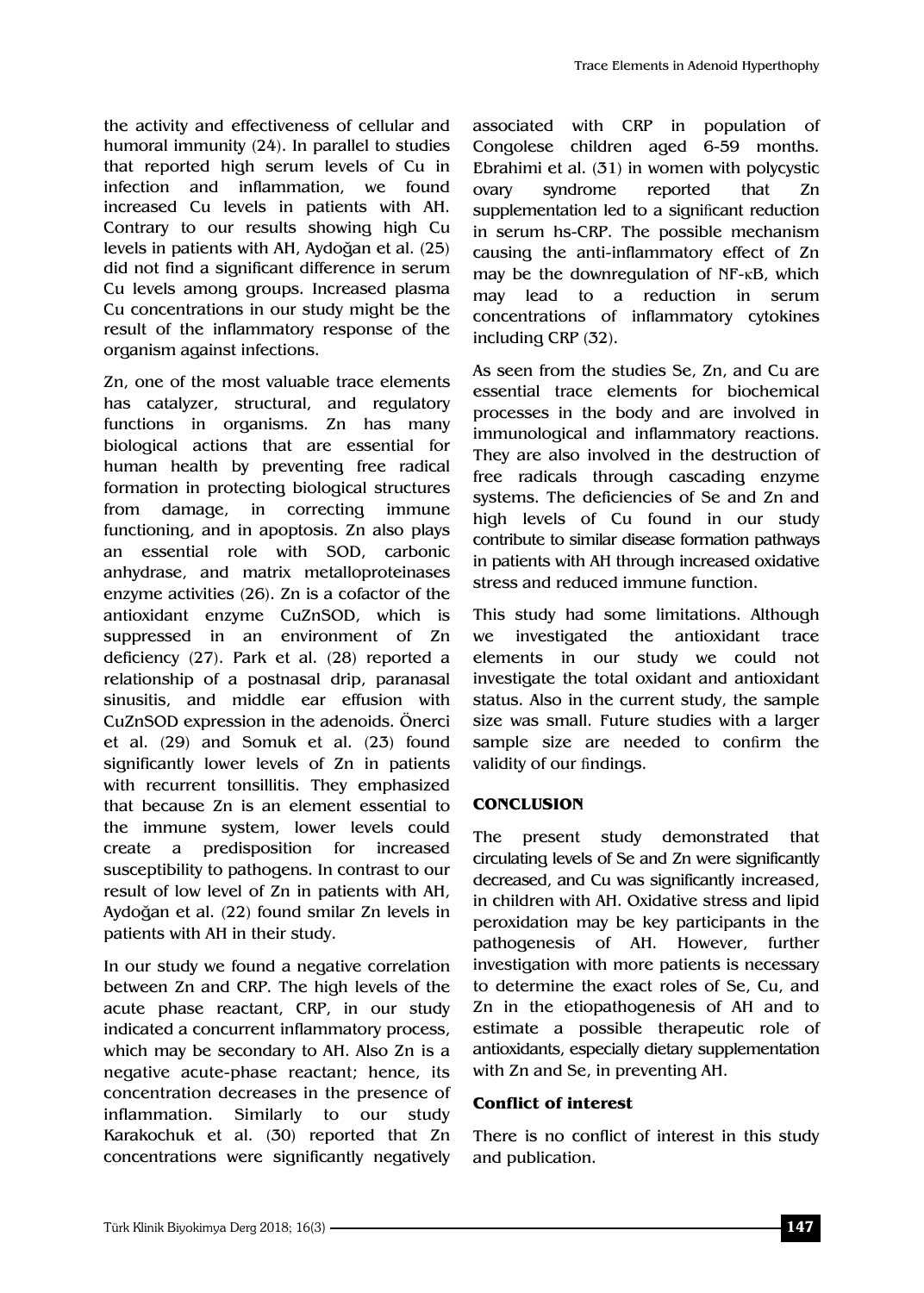#### **REFERENCES**

- 1. Gray LP. The T's and A's problem-assessment and reassessment. J Laryngol Otol. 1977; 91: 11-32.
- 2. Michalska-Mosiej M, Socha K, Soroczyńska J, Karpińska E, Łazarczyk B, Borawska MH. Selenium, Zinc, Copper, and Total Antioxidant Status in the Serum of Patients with Chronic Tonsillitis. Biol Trace Elem Res. 2016; 173(1): 30-4.
- 3. Dogruer ZN, Unal M, Eskandari G, Pata YS, Akbas Y, Cevik T. Malondialdehyde and antioxidant enzymes in children with obstructive adenotonsillar hypertrophy. Clin Biochem. 2004; 37: 718-21.
- 4. Cvetkovic´ T, Vlahovic´ P, Todorovic´ M, Stankovic´ M. Investigation of oxidative stress in patients with chronic tonsillitis. Auris Nasus Larynx. 2009; 36: 340-4.
- 5. Kiroglu AF, Noyan T, Oger M, Kara T. Oxidants and antioxidants in tonsillar and adenoidal tissue in chronic adenotonsillitis and adenotonsillar hypertrophy in children. Int J Pediatr Otorhinolaryngol. 2006; 70:35-8.
- 6. Yilmaz T, Koçan EG, Besler HT. The role of oxidants and antioxidants in chronic tonsillitis and adenoid hypertrophy inchildren. Int J Pediatr Otorhinolaryngol. 2004; 68(8): 1053-8.
- 7. Önal M, Yılmaz T, Bilgiç E, Müftüoğlu S, Sözen T, Bajin MD. Possible role of apoptosis in pathogenesis of adenoid hypertrophy and chronic a denoiditis:Prospective case-control study. Auris Nasus Larynx. 2015; 42(6): 449-52.
- 8. Benstoem C, Goetzenich A, Kraemer S, Borosch S, Manzanares W, Hardy G. Selenium and its supplementation in cardiovascular disease-what do we know? Nutrients 2015; 7: 3094-118.
- 9. Schwarz K, Foltz. Selenium as an integral part of factor 3 against dietary necrotic liver degeneration. J Am Chem Soc. 1957; 79: 3292-3.
- 10. Zhao X, Yao H, Fan R, Zhang Z, Xu S. Selenium deficiency influences nitric oxide and selenoproteins in pancreas of chickens. Biol Trace Elem Res. 2014; 161: 341-9.
- 11. Leite HP, Nogueira PCK, Iglesias SBDO, de Oliveira SV, Sarni ROS. Increased plasma selenium is associated with beter outcomes in children with systemic inflammation. Nutrition 2015; 31: 485-90.
- 12. Jomova K, Valko M. Advances in metal-induced oxidative stres and human disease. Toxicology 2011; 283(2-3): 65-87.
- 13. Correia PRM, Oliveira E, Oliveira PV. Simultaneous determination of manganese and selenium in serum by electrothermal atomic absorption spectrometry. Talanta 2002; 57: 527-35.
- 14. Evenson MA. Measurement of copper in biological samples by flame or electrothermal atomic absorption spectrometry. Methods Enzymol. 1998; 158: 351-7.
- 15. Smith JC, Butrimovitz GP, Purdy WC. Direct measurement of zinc in plasma by atomic absorption spectroscopy. Clin Chem. 1979; 25:1487-91.
- 16. Cho JH, Suh JD, Kim YW, Hong SC, Kim IT, Kim JK. Reduction in oxidative stress biomarkers after adenotonsillectomy. Int J Pediatr Otorhinolaryngol. 2015; 79(9):1408-11.
- 17. Choo XY, Alukaidey L, White AR, Grubman A. Neuroinflammation and copper in Alzheimer's disease. Int J Alzheimers Dis. 2013; 145345.
- 18. Manzanares W, Pascal L, Langlois PL. Pharmaconutrition with selenium in critically ill patients: What do we know? Nutr Clin Pract. 2015; 30:34-43.
- 19. Pollack AZ, Mumford SL, Sjaarda L, Perkins NJ, Malik F, Wactawski-Wende J, et al. Blood lead, cadmium and mercury in relation to homocysteine and C-reactive protein in women of reproductive age: a panel study. Environ Health. 2017; 16: 84.
- 20. Hoffmann PR, Berry MJ. The influence of selenium on immune responses. Mol Nutr Food Res. 2008; 52:1273-80.
- 21. Valenta J, Brodska H, Drabek T, Hendl J, Kazda A. High-dose selenium substitution in sepsis: a prospective randomized clinical trial. Intensive Care Med. 2011; 37:808-15.
- 22. He YT, Liu DW, Ding LY, Li Q, Xiao YH. Therapeutic effects and molecular mechanisms of anti-fibrosis herbs and selenium on rats with hepatic fibrosis. World J Gastroenterol. 2004; 10: 703-6.
- 23. Sagdic A, Sener O, Bulucu F, Karadurmus N, Özel HE, Yamanel L, et al. Oxidative stress status and plasma trace elements in patients with asthma or allergic rhinitis. Allergol Immunopathol. 2011; 39(4):200-5.
- 24. Seyrek A, Kocyigit A, Erel O. Essential trace elements selenium, zinc, copper, and iron concentrations and their related acute-phase proteins in patients with vivax malaria. Biol Trace Elem Res. 2005;106(2): 107-15.
- 25. Aydogan F, Aydin E, Tastan E, Arslan N, Senes  $M$ , Unlu I, et al. Is there a relationship between serum levels of vitamin a, vitamin e, coppe r and zinc and otitismedia with effusion in children? Indian J Otolaryngol Head Neck Surg. 2013; 65: 594-7.
- 26. Somuk BT, Sapmaz E, Soyalıç H, Yamanoğlu M, Mendil D, Arici A, et al. Evaluation of iron and zinc levels in recurrent tonsillitis and tonsillar hypertrophy. Am J Otolaryngol. 2016; 37(2):116-9.
- 27. Li HT, Jiao M, Chen J, Liang Y. Roles of zinc and copper in modulating the oxidative refolding of bovine copper, zinc superoxide dismutase. Acta Biochim Biophys Sin (Shanghai) 2010; 42(3): 183- 94.
- 28. Park SN, Yeo SW, Park KH, Chung MK, Lee HY, Chae S. Superoxide dismutase in pediatric palatine tonsils and adenoids and its related clinical parameters. Am J Otolaryngol. 2003; 24(5): 323-7.
- 29. Onerci M, Kus S, Ogretmenoglu O. Trace elements in children with chronic and recurrent tonsillitis. Int J Pediatr Otorhinolaryngol 1997; 41: 47-51.